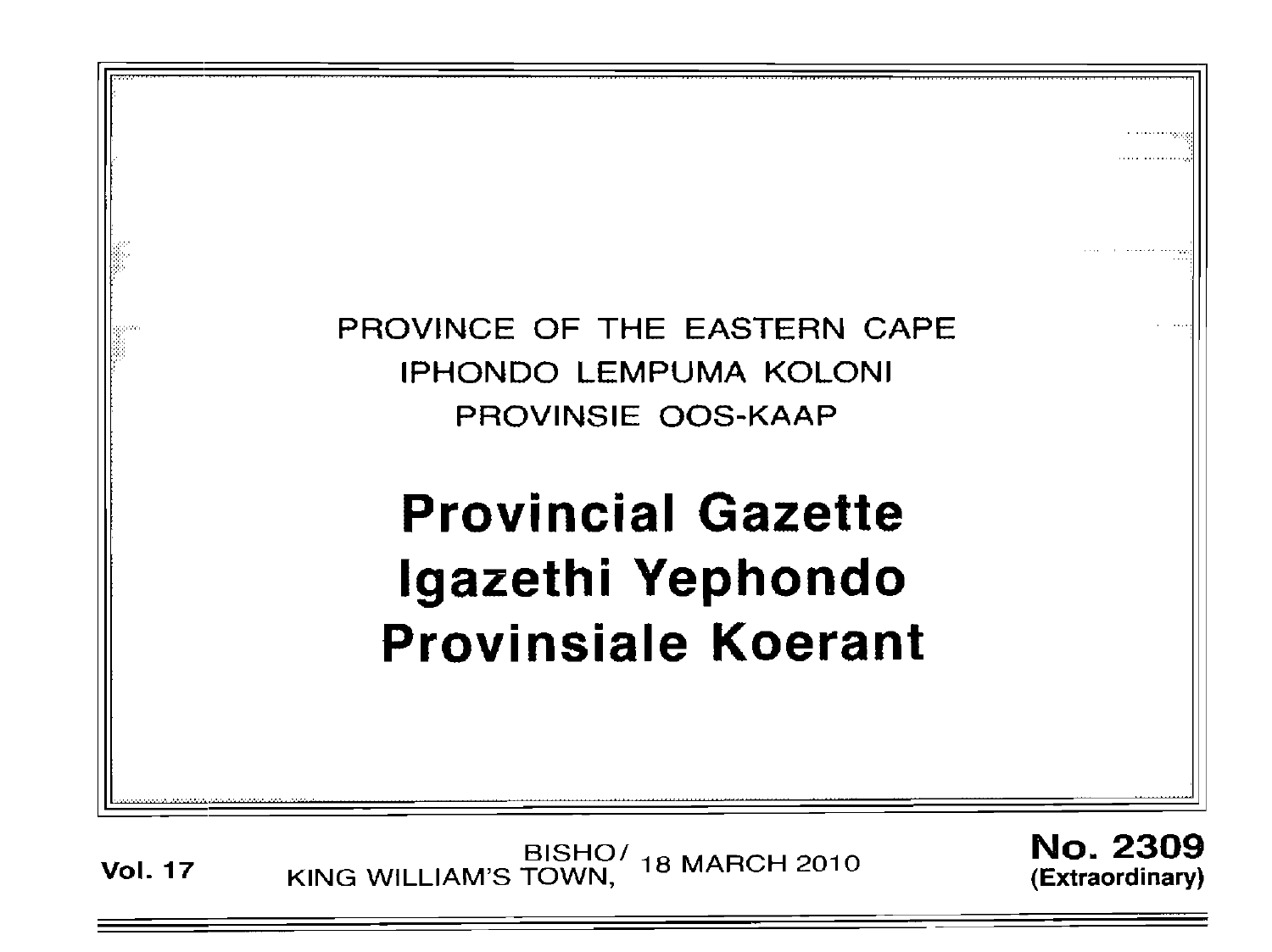No.

#### IMPORTANT NOTICE

The Government Printing Works will not be held responsible for faxed documents not received due to errors on the fax machine or faxes received which are unclear or incomplete. Please be advised that an "OK" slip, received from a fax machine, will not be accepted as proof that documents were received by the GPW for printing. If documents are faxed to the GPW it will be the sender's responsibility to phone and confirm that the documents were received in good order.

Furthermore the Government Printing Works will also not be held responsible for cancellations and amendments which have not been done on original documents received from clients.

### **CONTENTS • INHOUD**

GENERAL NOTICE' ALGEMENE KENNISGEWING Page Gazette No. No.

| 99 | Local Government: Municipal Structures Act (117/1998): Municipal Demarcation Board: Delimitation of municipal     | 2309 |
|----|-------------------------------------------------------------------------------------------------------------------|------|
|    | 99 Wet op Plaaslike Regering: Munisipale Strukture (117/1998): Munisipale Afbakeningsraad: Afbakening van munisi- | 2309 |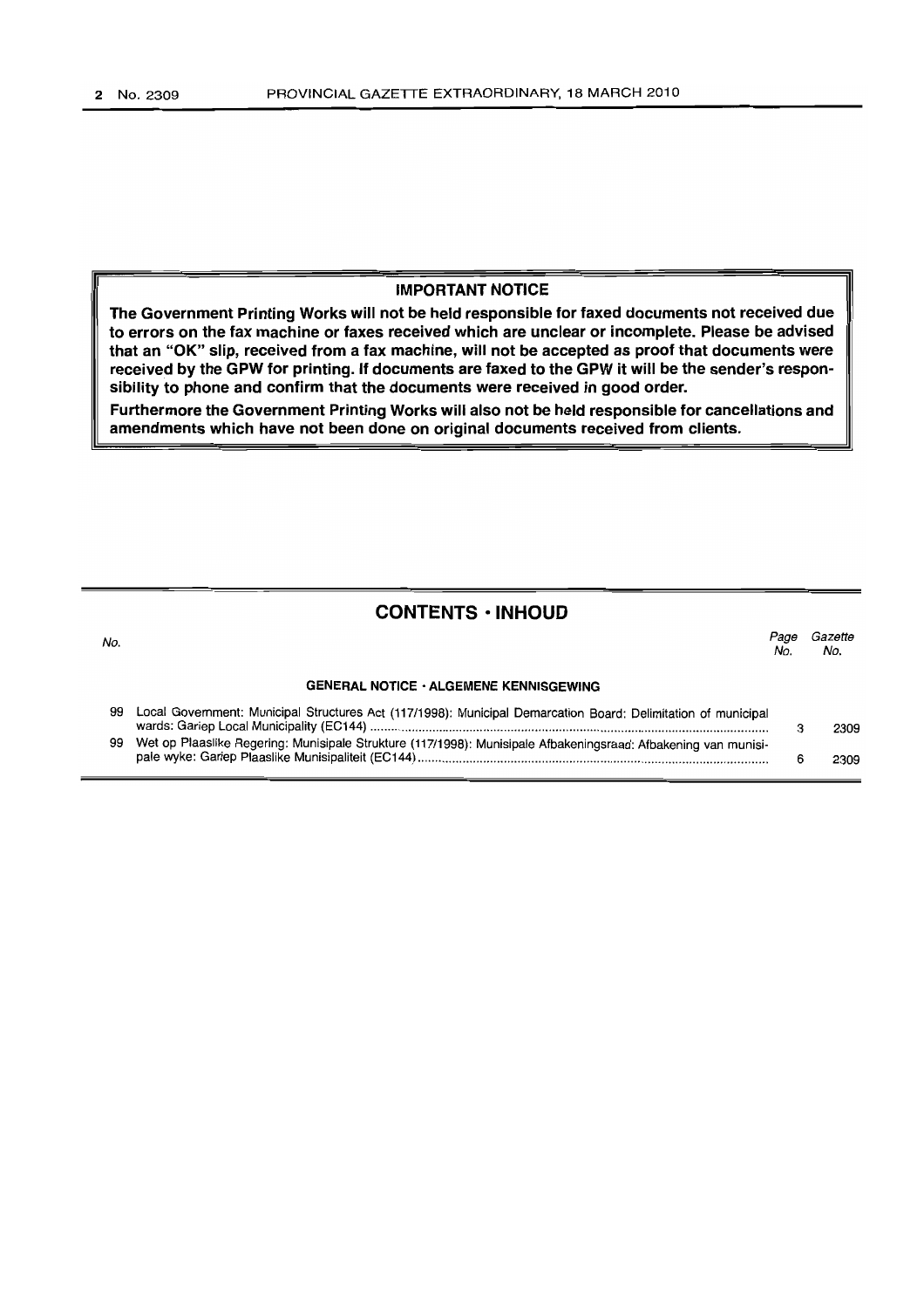NO.2309 3

# GENERAL NOTICE ALGEMENE KENNISGEWING

# NOTICE 99 OF 2010

### MUNICIPAL DEMARCATION BOARD DELIMITATION OF MUNICIPAL WARDS IN TERMS OF THE LOCAL GOVERNMENT: MUNICIPAL STRUCTURES ACT, 1998

# Municipality: Gariep Local Municipality (EC144)

In terms of Item 5(1) of Schedule 1 to the Local Government: Municipal Structures Act, 1998 (Act NO.117 of 1998) ("the Act") the Municipal Demarcation Board hereby publishes its delimitation of wards for the above-mentioned municipality. Particulars of the delimitation are listed in the Schedule.

In terms of Item 5(2) of Schedule 1 to the Act, any person aggrieved by a delimitation may, within 14 days of publication of this notice, submit objections in writing to:

The Municipal Demarcation Board Private Bag X28 Hatfield 0028

Fax: 012-3422480 E-mail: robert@demarcation.org.za

The attached form MDB5 must please be used to object. The form is also available on www.demarcation.org.za

LANDIWE MAHLANGU CHAIRPERSON: MDB

### SCHEDULE

In terms of Section 18(3) of the Local Government: Municipal Structures Act, 1998 (Act 117 of 1998) the MEC responsible for local government has determined that the municipal council consists of 10 councillors.

After having consulted the Independent Electoral Commission, The Municipal Demarcation Board has delimited the municipality into 5 wards in terms of Schedule 1 to the Act.

The number of registered voters in each ward does not vary by more than fifteen percent from the norm. The norm was determined by dividing the total number of voters on the municipal segment of the national common voters roll, namely 15478 voters on 12 February 2009, by the number of wards in the municipality.

An overview map of the boundary of the municipality, with the boundaries of the wards within the municipal boundary, and a map of each ward are attached. In case of a discrepancy between a map and this schedule, the map will prevail.

The ward numbers, the voting districts and voting stations in each ward, and the number of voters are as follows: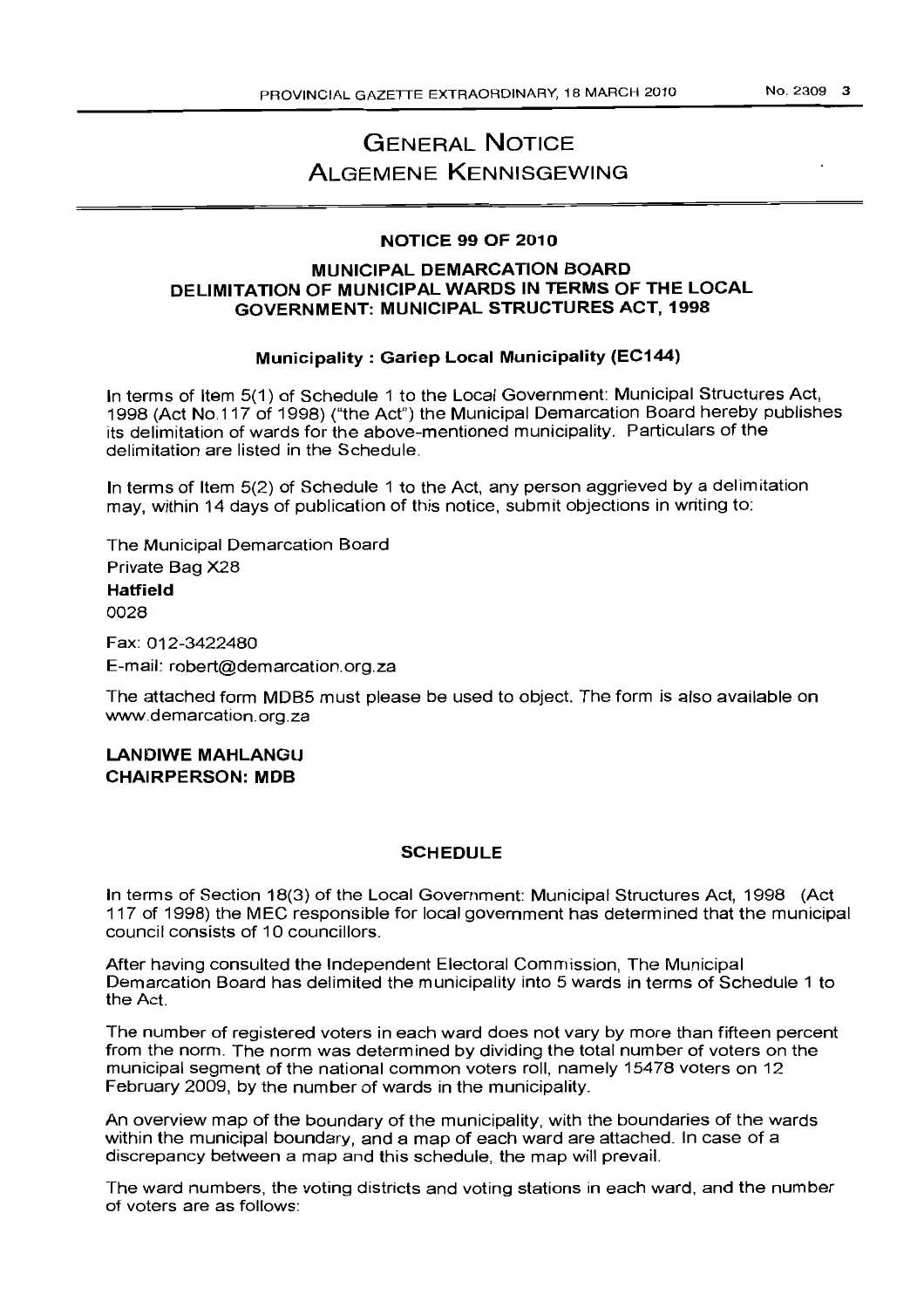# **WARD 1 comprises of a total of 3047 registered voters**

| Voting District | <b>Voting Station</b>     | Number of Voters |
|-----------------|---------------------------|------------------|
| 11440011        | IVENTERSTAD TOWN HALL     | 2668             |
| 11340021        | <b>JOVISTON TOWN HALL</b> | 379              |

# **WARD 2 comprises of a total of 3205 registered voters**

| Voting District | <b>Voting Station</b>        | Number of Voters |
|-----------------|------------------------------|------------------|
| 11320030        | <b>WESTDENE LIBRARY HALL</b> | 1357             |
| 1320018         | KHAYAMNANDI COMMUNITY HALL   | 1848             |

### **WARD 3 comprises of a total of 2647 registered voters**

| <b>Voting District</b> | <b>Voting Station</b>                 | Number of Voters |
|------------------------|---------------------------------------|------------------|
| 11430032               | <b>TEEBUS HALL</b>                    | 122              |
| 11430010               | SUNNYSIDE HALL                        | 125              |
| 11350022               | KNAPDAAR FARMERS ASSOCIATION BUILDING | 159              |
| 11350011               | <b>IKROONVLEI</b>                     | 158              |
| 11320029               | <b>ISTEYNSBURG TOWN HALL</b>          | 567              |
| 11220028               | BURGERSDORP CORRECTIONAL CENTRE       | 1516             |

# **WARD 4 comprises of a total of 3451 registered voters**

| Voting District | <b>Voting Station</b>             | Number of Voters |
|-----------------|-----------------------------------|------------------|
| 11220040        | ITOWN HALL EUREKA                 | 1165             |
| 11220039        | IST ANDREW'S CHURCH               | 1252             |
|                 | 11220017 (Portion) MZAMOMHLE HALL | 1034             |

### **WARD 5 comprises of a total of 3128 registered voters**

| Voting District | <b>Voting Station</b>             | Number of Voters |
|-----------------|-----------------------------------|------------------|
| 11220051        | <b>THEMBISA HALL</b>              | 2328             |
|                 | 11220017 (Portion) MZAMOMHLE HALL | 800              |

**Important: This Schedule contains the total number of registered voters on the municipality's segment** of the **national common voters' roll on 12 February 2009 as provided for in Government Notice No. 750 published in Government Gazette No. 32407 of 15 July 2009. The voting district numbers, the voting district boundaries, voting stations, and the number of voters may change after the registration of voters for the 2011 local elections.**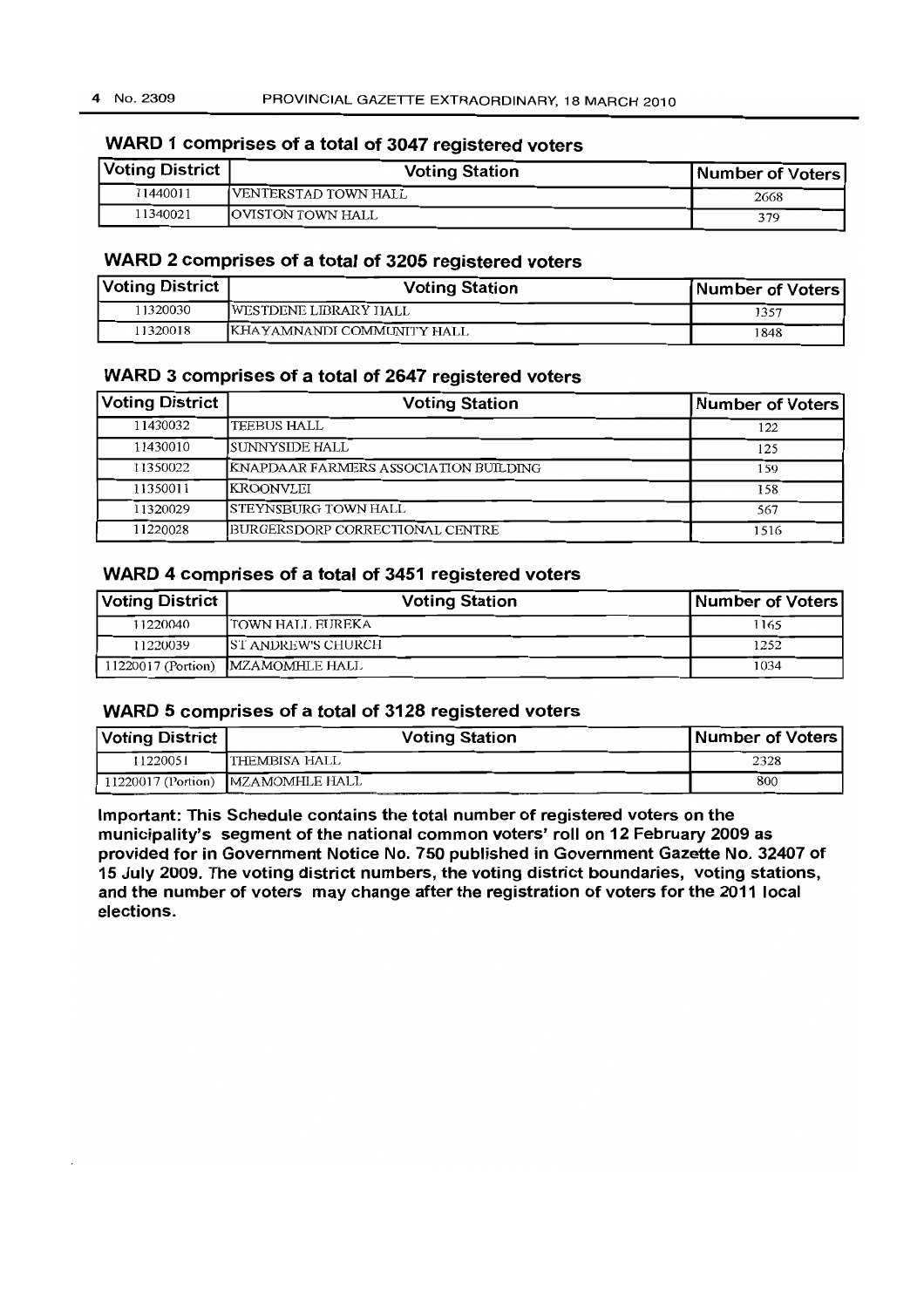#### FORM MDB5

#### WARD DELIMITATION

#### OBJECTION IN TERMS OF ITEM 5(2) OF SCHEDULE 1 TO THE LOCAL GOVERNMENT: MUNICIPAL STRUCTURES ACT, 1998

I hereby object to the delimitation of the boundaries of the following wards:

| <b>WARD NUMBER</b> | <b>REASON/MOTIVATION</b> |  |
|--------------------|--------------------------|--|
|                    |                          |  |
|                    |                          |  |
|                    |                          |  |

I request the Municipal Demarcation Board to consider the following alternative proposals:

| Ward number | The ward should comprise of the<br>following voting districts (Provide voting<br>district number and the number of<br>voters in brackets e.g.<br>VD1123456(1500)+VD345678(2500)=4000) | Motivation |
|-------------|---------------------------------------------------------------------------------------------------------------------------------------------------------------------------------------|------------|
|             |                                                                                                                                                                                       |            |
|             |                                                                                                                                                                                       |            |
|             |                                                                                                                                                                                       |            |
|             |                                                                                                                                                                                       |            |

I confinn that:

- each cluster of voting districts form a contiguous ward;
- the number of voters in each ward fall within the minimum and maximum of voters allowed per ward;
- the proposed ward boundaries comply, in general, with the criteria.

**SIGNATURE** 

**NAME** AND SURNAME

**DATE**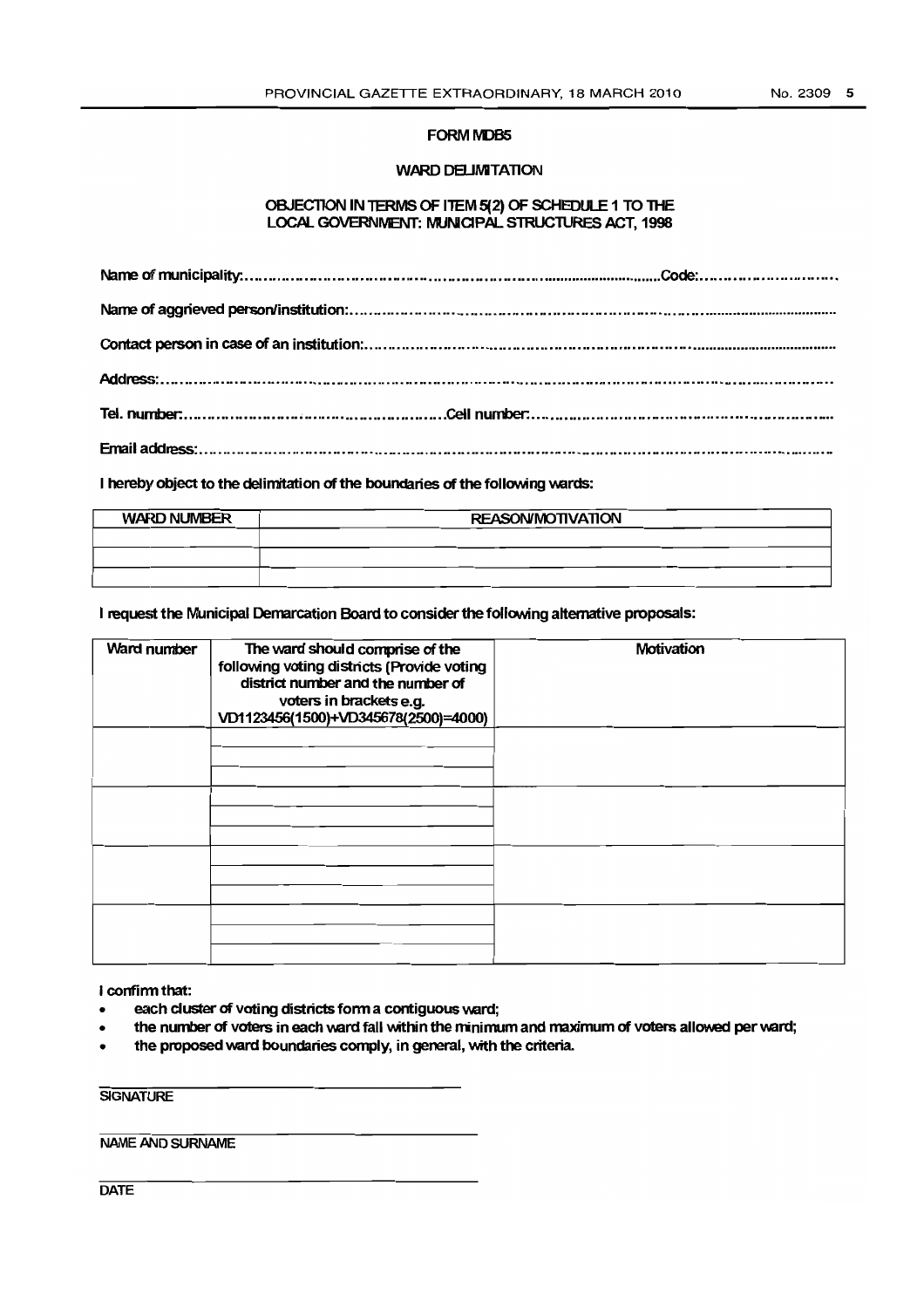#### **KENNISGEWING 99 VAN 2010**

### **MUNISIPALE AFBAKENINGSRAAD AFBAKENING VAN MUNISIPALE WYKE INGEVOLGE DIE WET OP PLAASLIKE REGERING: IVIUNISIPALE STRUKTURE, 1998**

#### **Munisipaliteit: Gariep Plaaslike Munisipaliteit (EC144)**

Ingevolge Item 5(1) van Bylae 1 van die Wet op Plaaslike Regering: Munisipale Strukture, 1998 (Wet No. 117 van 1998) ("die Wet") publiseer die Munisipale Afbakeningsraad hiermee sy afbakening van wyke vir die bogenaamde munisipaliteit. Besonderhede van die afbakening is vervat in die Bylae.

Ingevolge Item 5(2) van Bylae 1 van die Wet, kan enige persoon wat gegrief is deur 'n afbakening binne 14 dae na publikasie van hierdie kennisgewing skriftelike besware voorlê aan:

Die Munisipale Afbakeningsraad Privaatsak X28

# **Hatfield**

0028

Faks: 012-3422480 E-pos: robert@demarcation.org.za

Die aangehegte vorm MDB5 moet asseblief gebruik word om beswaar aan te teken. Die vorm is ook beskikbaar op www.demarcation.org.za

# **LANDIWE MAHLANGU VOORSITTER: MUNISIPALE AFBAKENINGSRAAD**

### **BYLAE**

Ingevolge Artikel 18(3) van die Wet op Plaaslike Regering: Munisipale Strukture, 1998 (Wet 117 van 1998) het die LUR vir plaaslike regering bepaal dat die munisipale raad bestaan uit 10 raadslede.

Na oorlegpleging met die Onafhanklike Verkiesingskommissie het die Munisipale Afbakeningsraad die munisipaliteit in 5 wyke afgebaken ingevolge Bylae 1 van die Wet.

Die getal geregistreerde kiesers in elke wyk, wyk nie meer as vyftien persent van die norm af nie. Die norm is bepaal deur die getal geregistreerde kiesers op die munisipale segment van die nasionale gemeenskaplike kieserslys, naamlik 15478 kiesers op 12 Februarie 2009, deur die getal wyke in die munisipaliteit te deel.

'n Oorsigkaart van die munisipale grens met die grense van die wyke binne die munisipale grens, en 'n kaart van elke wyk, is aangeheg. Ingeval van 'n verskil tussen 'n kaart en hierdie bylae, sal die kaart geld.

Die wyknommers, die stemdistrikte en stemlokale in elke wyk, en die getal kiesers is as volg: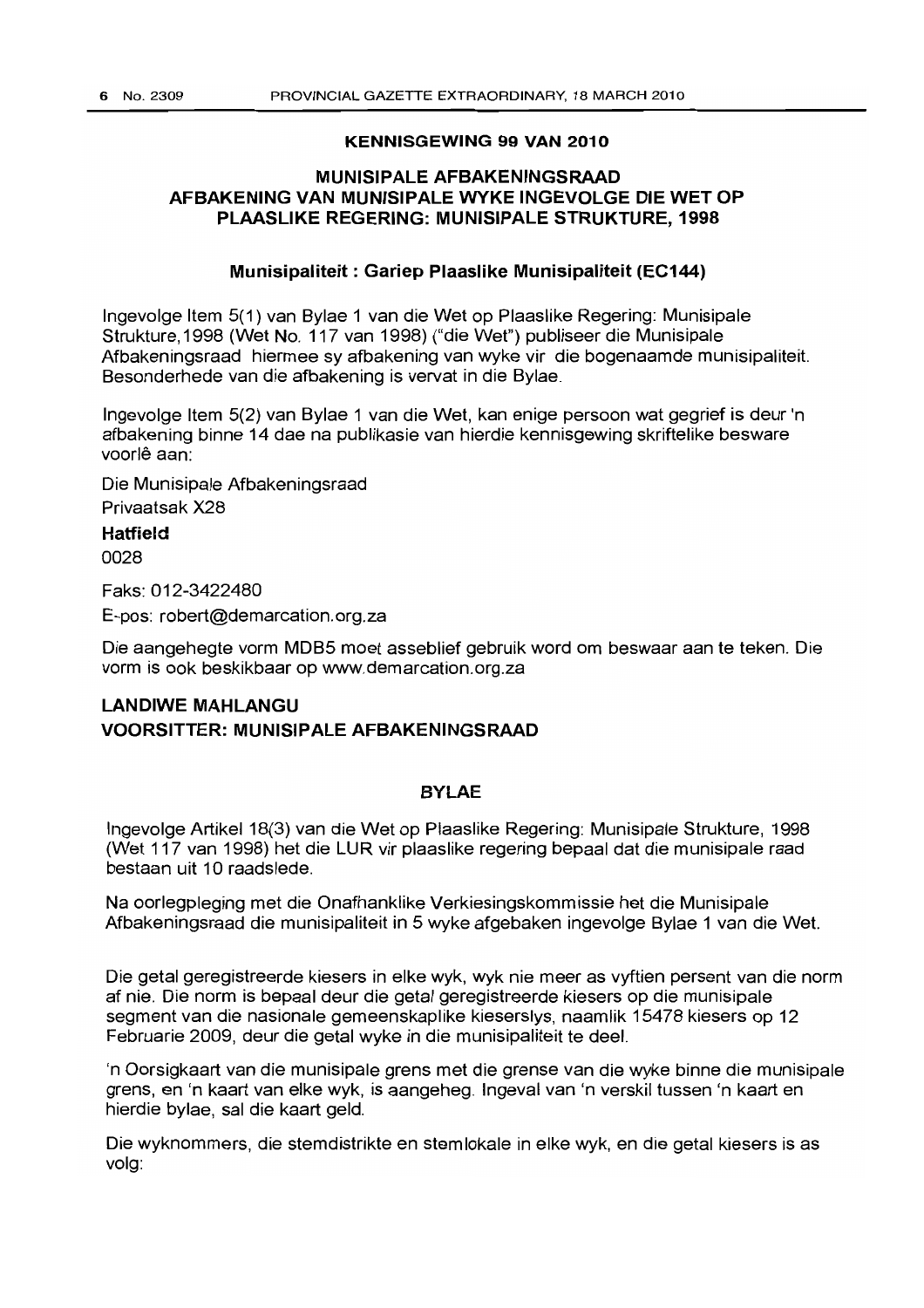### **WYK 1 het 3047 kiesers**

| <b>Stemdistrik</b> | Stemlokaal                  | <b>Getal kiesers</b> |
|--------------------|-----------------------------|----------------------|
| 11440011           | <b>VENTERSTAD TOWN HALL</b> | 2668                 |
| 11340021           | <b>JOVISTON TOWN HALL</b>   | 379                  |

# **WYK 2 het 3205 kiesers**

| <b>Stemdistrik</b> | Stemlokaal                         | <b>Getal kiesers</b> |
|--------------------|------------------------------------|----------------------|
| 11320030           | <b>IWESTDENE LIBRARY HALL</b>      | 1357                 |
| 11320018           | <b>IKHAYAMNANDI COMMUNITY HALL</b> | 1848                 |

### **WYK 3 het 2647 kiesers**

| <b>Stemdistrik</b> | Stemlokaal                                    | <b>Getal kiesers</b> |
|--------------------|-----------------------------------------------|----------------------|
| 11320029           | <b>ISTEYNSBURG TOWN HALL</b>                  | 567                  |
| 11220028           | BURGERSDORP CORRECTIONAL CENTRE               | 1516                 |
| 11350011           | IKROONVLEI                                    | 158                  |
| 11430010           | ISUNNYSIDE HALL                               | 125                  |
| 11350022           | <b>IKNAPDAAR FARMERS ASSOCIATION BUILDING</b> | 159                  |
| 11430032           | TEEBUS HALL                                   | 122                  |

# **WYK 4 het 3451 kiesers**

| <b>Stemdistrik</b> | Stemlokaal                           | <b>Getal kiesers</b> |
|--------------------|--------------------------------------|----------------------|
|                    | [11220017 (Gedeelte) [MZAMOMHLE HALL | 1034                 |
| 11220040           | ITOWN HALL EUREKA                    | 1165                 |
| 11220039           | <b>IST ANDREW'S CHURCH</b>           | 1252                 |

### **WYK 5 het 3128 kiesers**

| <b>Stemdistrik</b> | Stemlokaal                            | <b>Getal kiesers</b> |
|--------------------|---------------------------------------|----------------------|
| 11220051           | ITHEMBISA HALL                        | 2328                 |
|                    | 11220017 (Gedeelte)  MZAMOMIILE HALL_ | 800                  |

**Belangrik: Hierdie Bylae bevat die totale getal geregistreerde kiesers op die munisipaliteit se segment van die nasionale gemeenskaplike kieserslys op 12 Februarie 2009, waarvoor voorsiening gemaak is in Goewermentskennisgewing No. 750 gepubliseer in Staatskoerant No. 32407 van 15 Julie 2009. Die stemdistriknommers, die grense van die stemdistrikte, die stemlokale, en die getal kiesers mag verander na die registrasie van kiesers vir die 2011 plaaslike verkiesings.**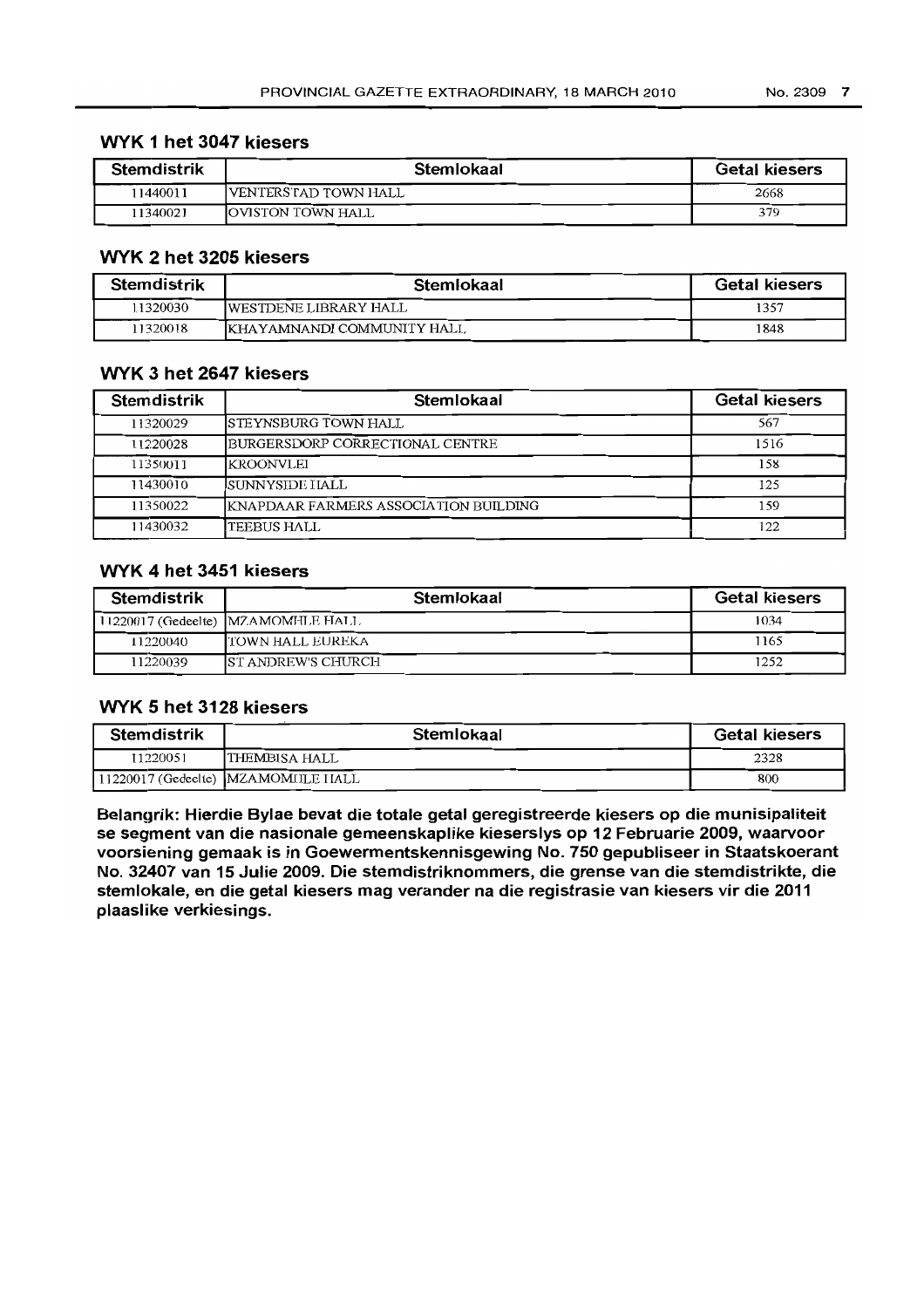#### **VORM MDB5**

#### **WYKSAFBAKENING**

#### BESWAAR INGEVOLGE ITEM 5(2) VAN BYLAE 1 VAN DIE WET OP PLAASLIKE REGERING: MUNISIPALE STRUKTURE, 1998

Hiermee teken ek beswaar aan teen die afbakening van die grense van die volgende wyke.

| <b>WYK NOMMER</b> | <b>REDE/MOTIVERING</b> |  |  |  |
|-------------------|------------------------|--|--|--|
|                   |                        |  |  |  |
|                   |                        |  |  |  |
|                   |                        |  |  |  |

Ek versoek die Munisipale Afbakeningsraad om die volgende alternatiewe voorstelle te oorweeg:

| Wyk nommer | Die wyk moet bestaan uit die volgende<br>stemdistrikte: (Voorsien die<br>stemdistriknommer en die getal<br>geregistreerde kiesers as volg<br>VD1123456(1500)+VD345678(2500)=4000) | Motivering |
|------------|-----------------------------------------------------------------------------------------------------------------------------------------------------------------------------------|------------|
|            |                                                                                                                                                                                   |            |
|            |                                                                                                                                                                                   |            |
|            |                                                                                                                                                                                   |            |
|            |                                                                                                                                                                                   |            |

Ek bevestig dat:

- die saamgevoegde stemdistrikte vorm 'n aaneenlopende wyk;
- die getal kiesers in elke wyk is binne die minimum en maksimum getal wat per wyk toegelaat word;
- die voorgestelde wyke voldoen in die algemeen aan die kriteria

**HANDTEKENING** 

NAAMENVAN

**DATUM**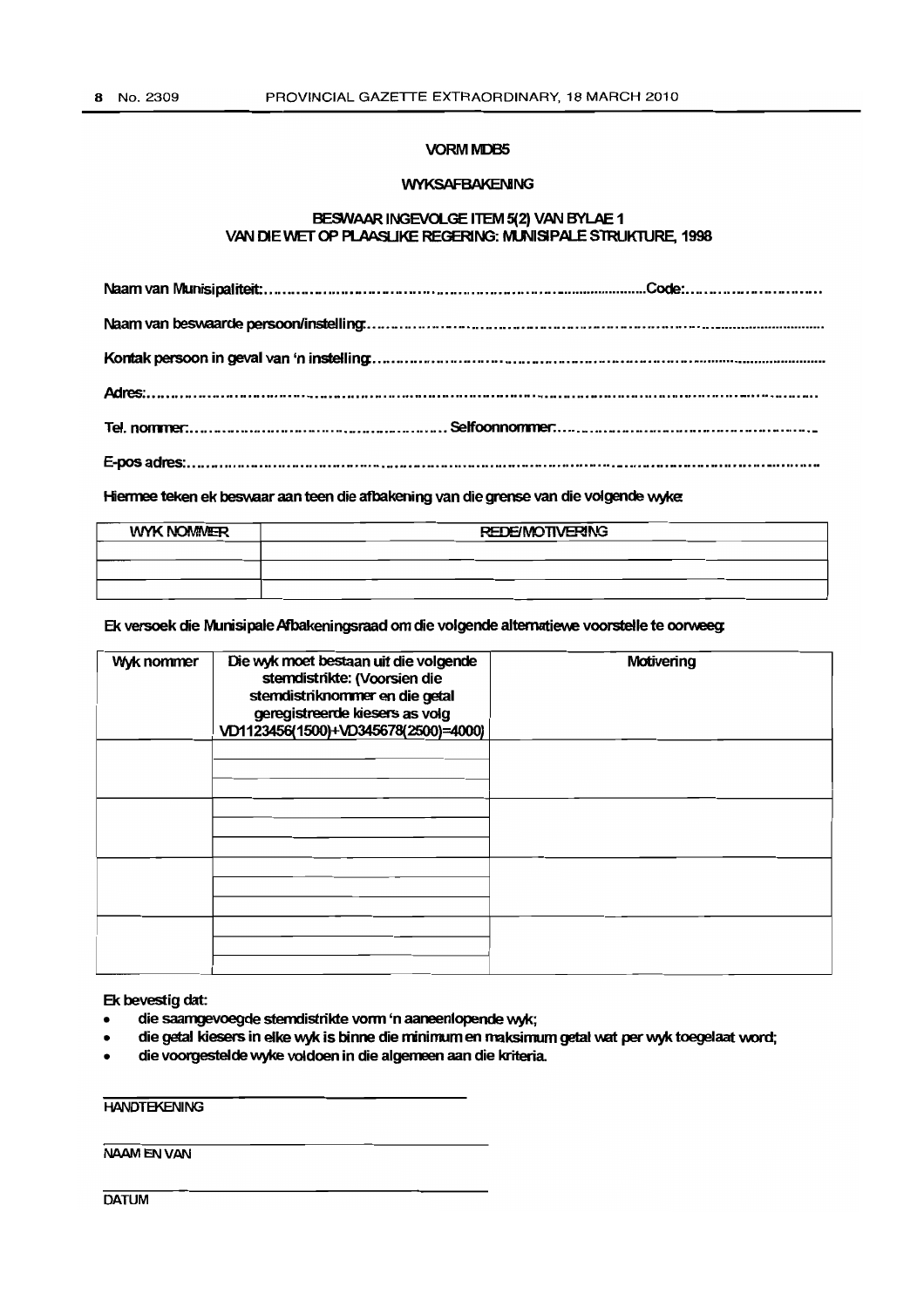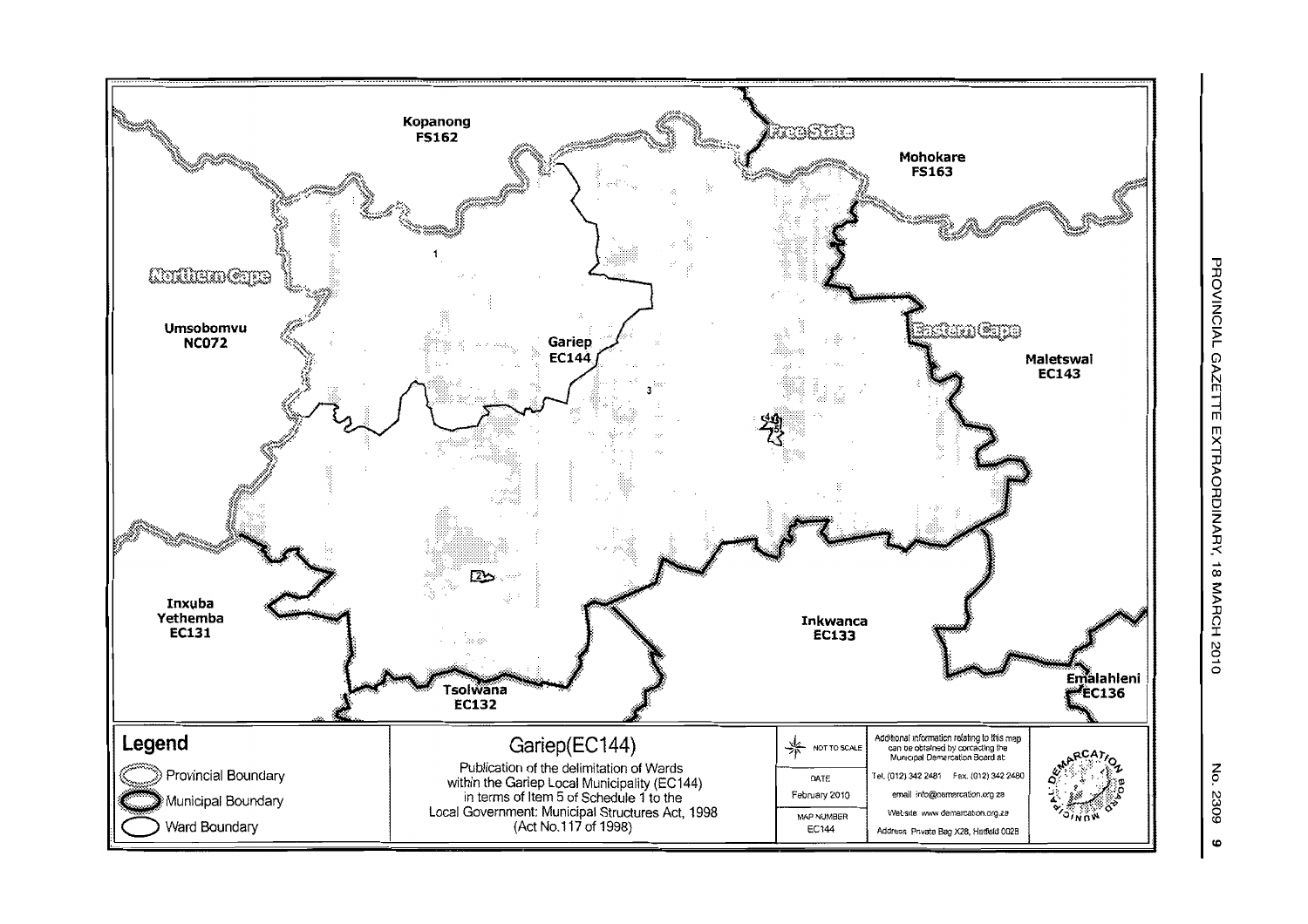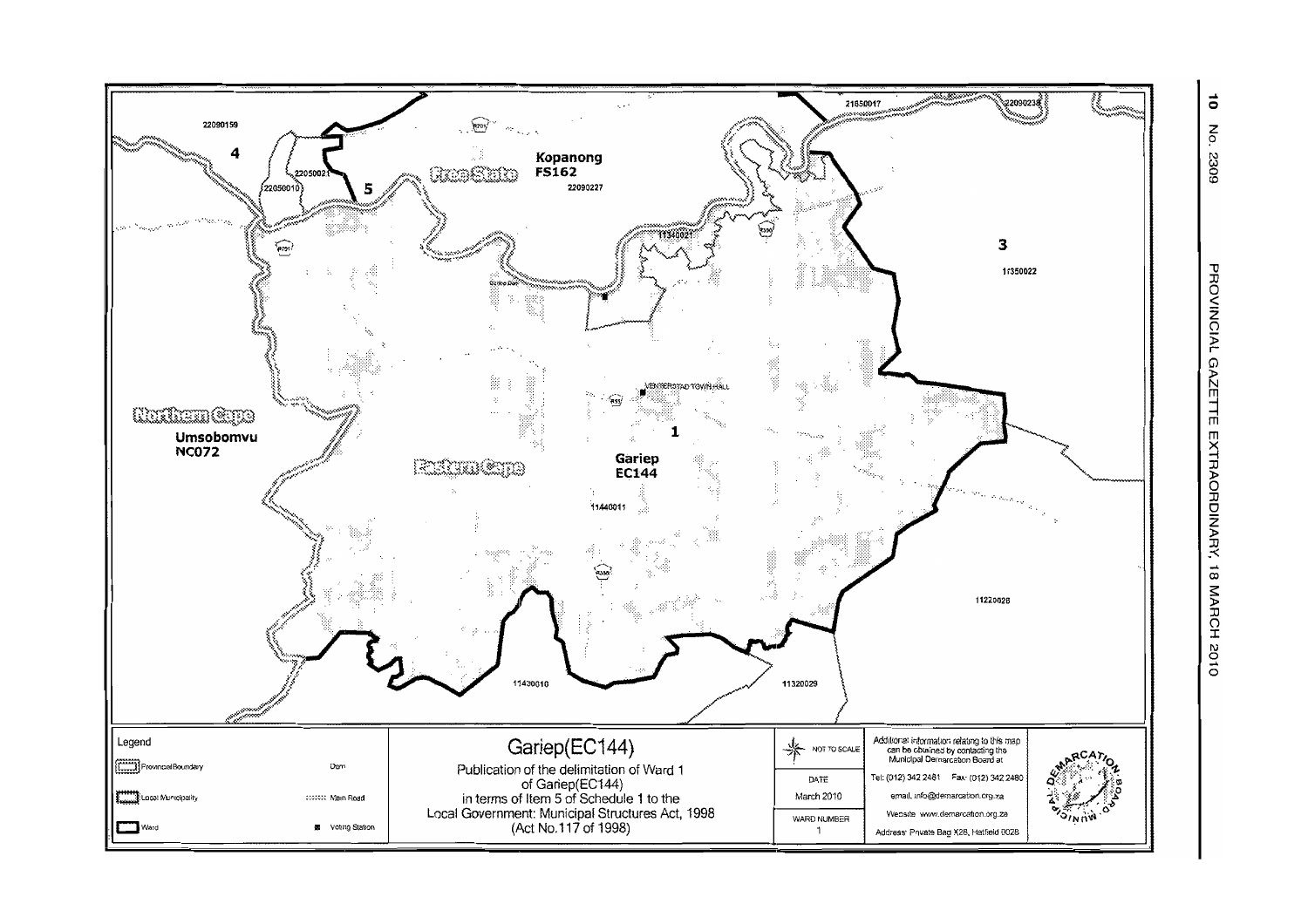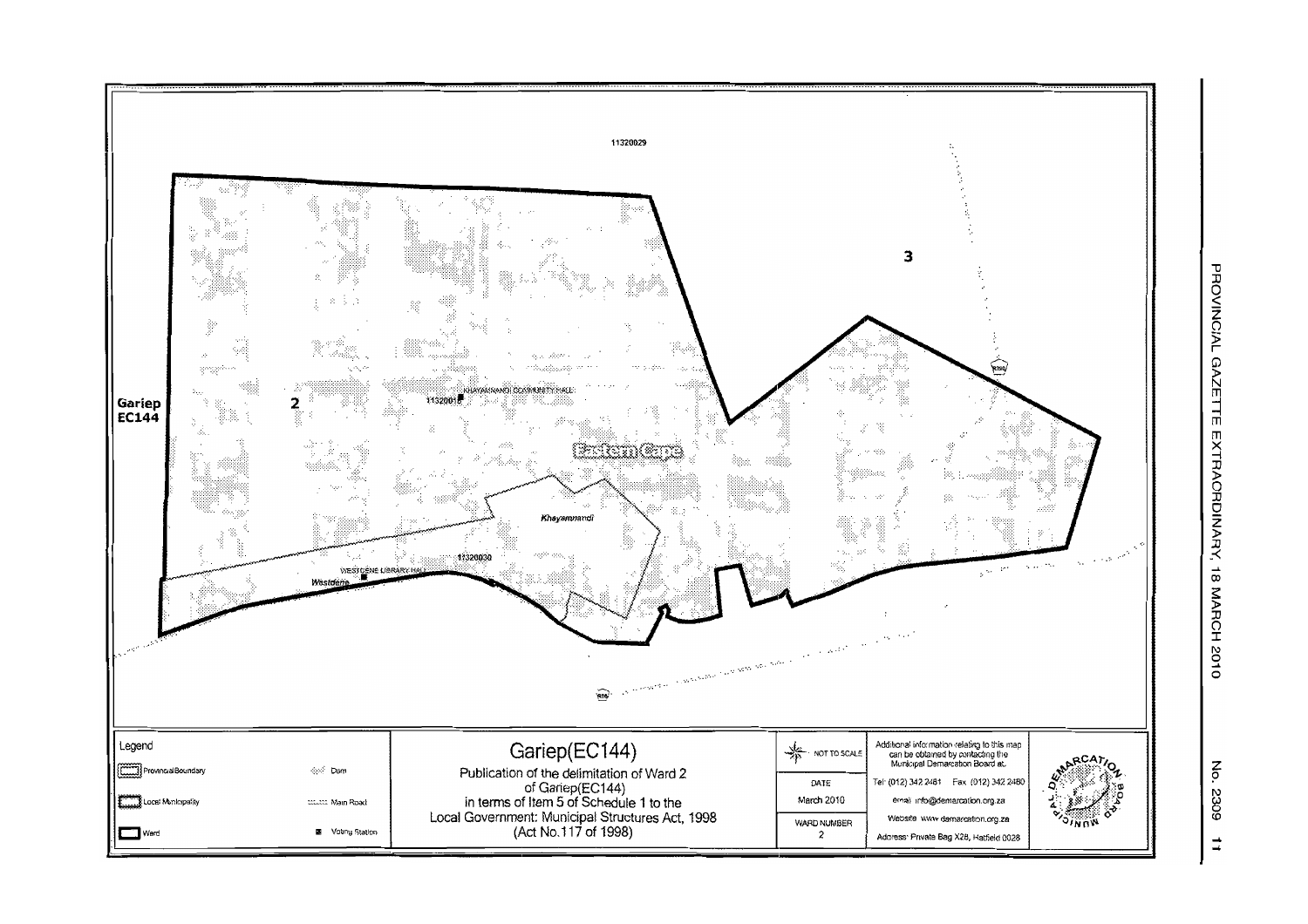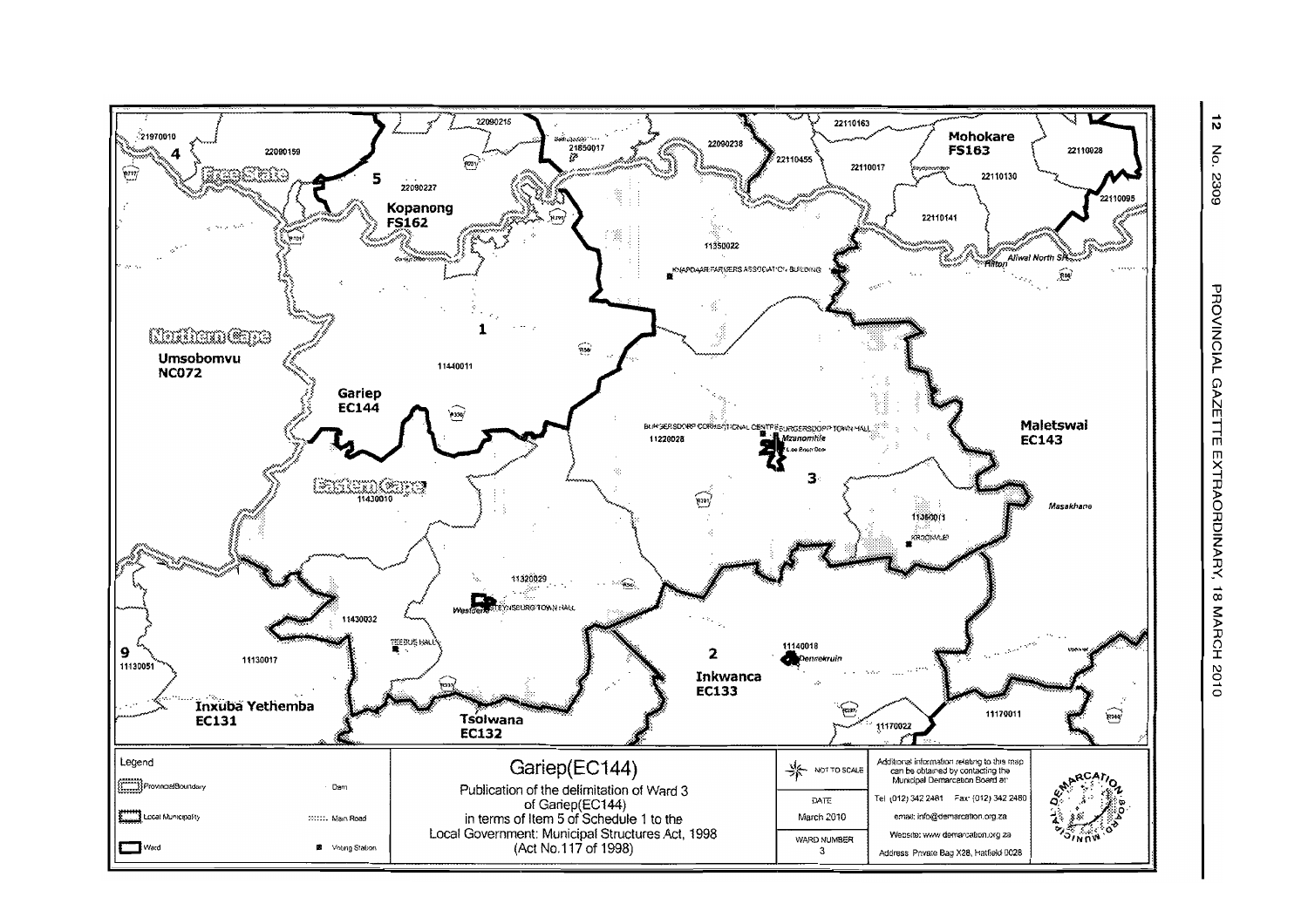